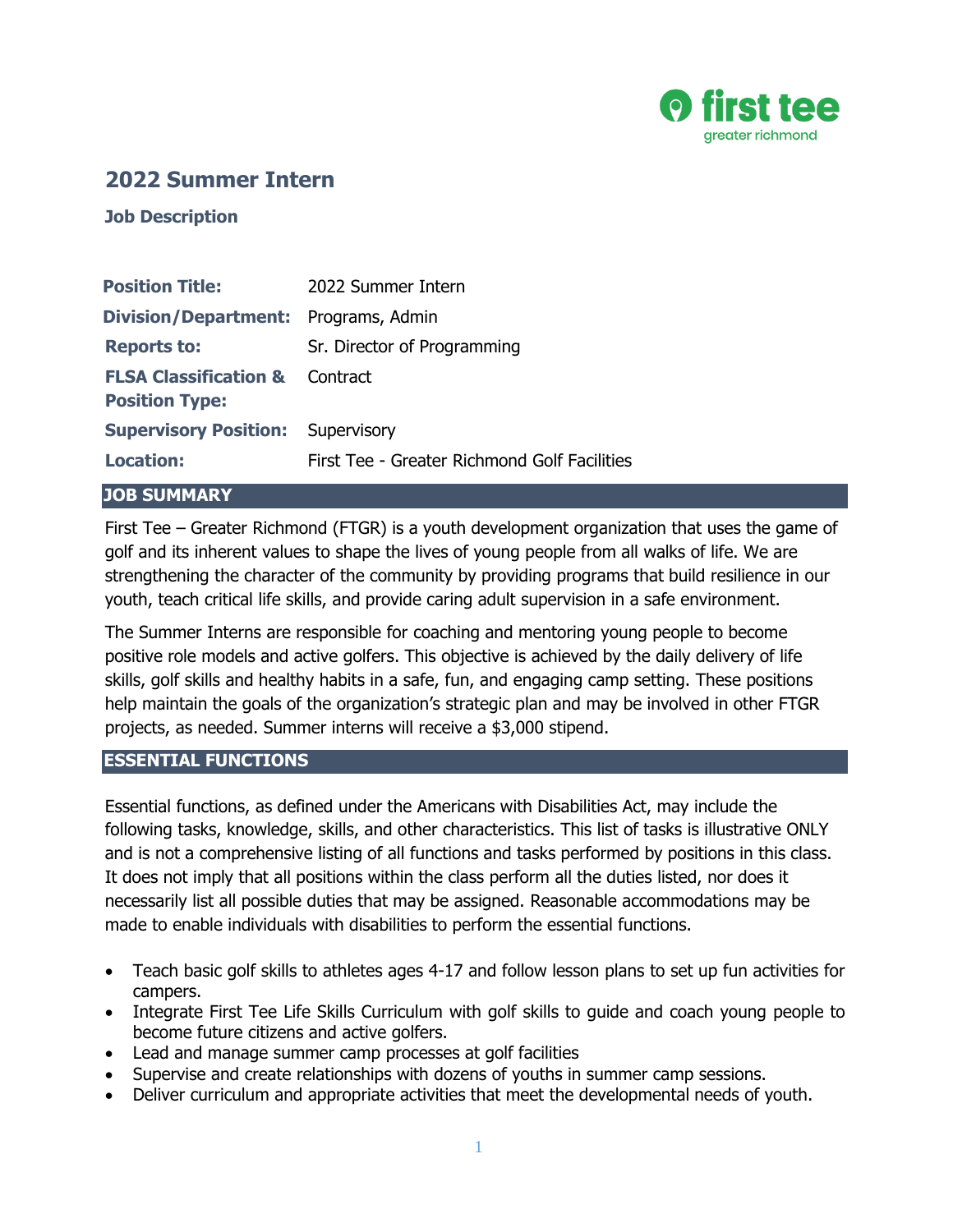- Assist First Tee Greater Richmond with any necessary communication among participants, parents, and volunteers.
- Develop weekly newsletters summarizing week of summer camp to participants and families.
- Show initiative and work effectively with other interns, Lead coaches, Volunteer coaches, facility staff, and other representatives from outside community organizations
- Collaborate with 10-12 other interns to complete projects including lesson plan building and creating marketing materials to increase brand awareness.
- Understand and apply procedures and practices of First Tee Greater Richmond to ensure a safe environment in accordance with the Safe Sport Act.
- Perform additional responsibilities related to the success of the organization.

# **Internship Outcomes / Objectives**

This internship will contribute to professional / career goals in the following ways:

- Leadership skills with diverse stakeholders and team members
- Customer service experience with various stakeholders of the organization
- Networking skills and opportunities through staff outings, off-site meetings, and events
- Written and verbal communication skills with various stakeholders, donors, staff members
- Marketing skills in creating promotional content
- Problem solving and analytical thinking skills in day-to-day situations that may arise
- Planning and operational skills within operating a program at a various facilites
- General technical CRM skills
- Mentorship amongst staff members and participants of youth development organization

# **JOB REQUIREMENTS AND QUALIFICATIONS (education and experience)**

- Incoming first year student or current undergraduate student in good standing at accredited four-year college, graduate students in good standing also eligible
- Effective and proactive team communication, facilitation, problem solving, timemanagement and decision making
- Exemplify good character and reputation that is reflective of First Tee's Mission
- Desire to mentor youth
- Enthusiastic for an active lifestyle and passion for using sports to teach character enhancing values to children
- Ability to stand for extended periods of time and to lift/move boxes of supplies potentially 30 pounds or more
- Efficient with Microsoft Word, Excel, and Outlook, as well as experience with standard office equipment.

# **OTHER INFORMATION AND EXPECTATIONS**

- Maintains adherence to the organization's policy on confidentiality in all matters regarding personnel, financial, volunteer, and other business information about the organization.
- Seeks and participates in continuing education or professional development related to the position, the organization, or both.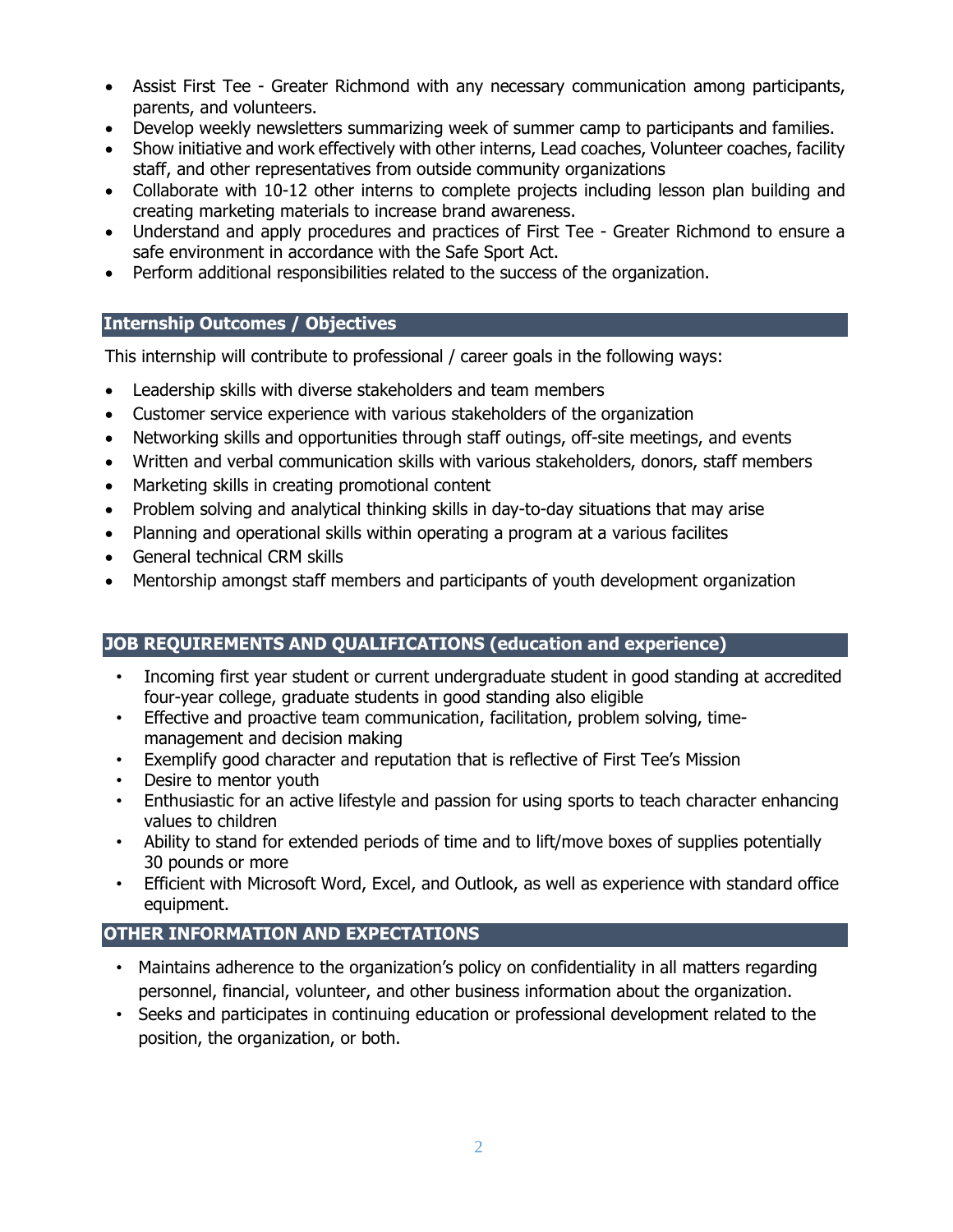#### **WORK ENVIRONMENT, TRAVEL AND EXPECTED WORK HOURS**

This position will require the individual to travel to First Tee – Greater Richmond golf facilities including:

- The Elson Redmond Memorial Driving in Richmond, VA
- The Tattersall Youth Development Center at First Tee Chesterfield Golf Course in North Chesterfield, VA.
- Belmont Golf Course in Henrico, VA

Typical days and hours of work are Monday through Friday, 8:00 a.m. to 3:30 p.m. Occasional evening and weekend work may be required as job duties and business demand.

**Summer internship dates are June 7 th, 2022 – August 5 th, 2022.** Summer interns will receive a \$3,000 stipend.

## **PHYSICAL DEMANDS**

While performing the duties of this job, the employee is required to stand; walk; sit; use hands to finger, handle, or feel objects, tools or controls; use fingers and hands to control computer mouse, type or write; reach with hands and arms; talk and hear. Specific vision abilities required by the job include close vision, distance vision, color vision, and the ability to adjust focus.

## **APPLICATION PROCESS**

Email a cover letter, resume, and three references (name, contact information, relation to applicant) to Brittany Woo, Senior Director of Programming, at [Brittany@thefirstteerva.org.](mailto:Brittany@thefirstteerva.org)

# **Please apply by April 30th, 2022.**

All candidates are subject to a background check and drug screening.

#### **EEO STATEMENT**

First Tee - Greater Richmond provides equal employment opportunities (EEO) to all employees and applicants and does not make employment decisions because of or on the basis of race or traits historically associated with race, including hair texture, hair type, and protective hairstyles such as braids, locks, and twists, color, religion, sex, sexual orientation, gender identity, pregnancy, childbirth, or related medical conditions, including lactation, age (40 years of age or older), national origin, disability, marital status, veteran status, or any other basis prohibited by federal, state, or local law. This policy applies to all terms and conditions of employment, including recruiting, hiring, placement, promotion, termination, layoff, recall, transfer, leaves of absence, compensation, and training.

The statements herein are intended to describe the general nature and level of work being performed by the employee in this position. They are not intended to be construed as an exhaustive list of all responsibilities, duties, and skills required of a person in this position. First Tee – Greater Richmond reserves the right to modify the scope of this position. Factors that may affect this position include, but are not limited to, those related to business needs, organizational structure, industry trends, and individual skills and performance.